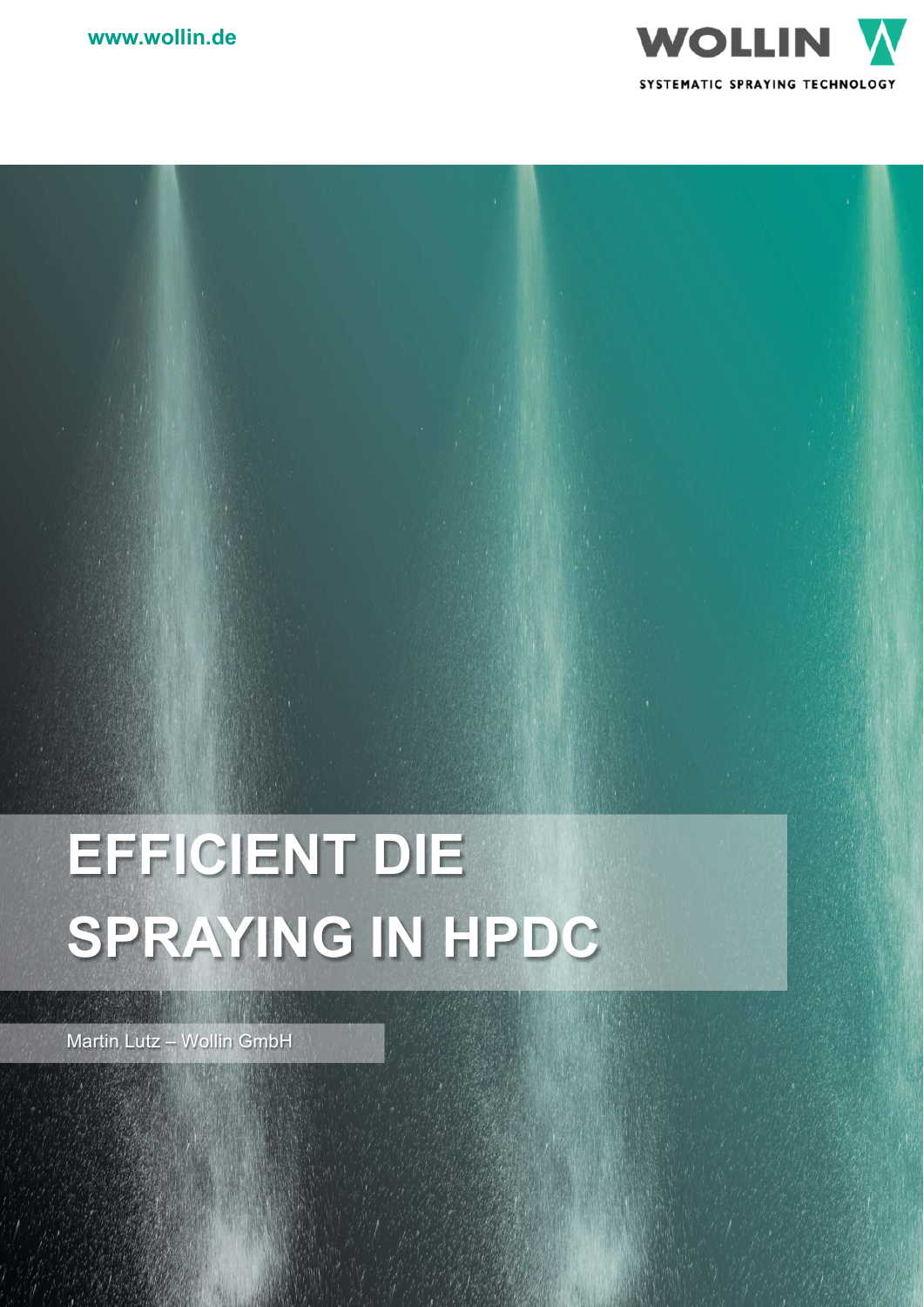

## Efficient die spraying in HPDC

The potential for savings in an HPDC process is getting smaller and smaller. The areas where it is still possible to make significant improvements are thermoregulation and die spraying (which are closely related and interlocked). Nowadays, all foundries are able to implement effective spraying, but is this spraying efficient? Effectiveness shows the ability to achieve the set goal, while efficiency shows the ability to achieve the set goal with the least amount of resources. As far as die spraying is concerned, new release agents (oils or concentrates) are now available on the market that change the spraying philosophy: Whereas in the past spraying was used to cool the die surface, today spraying is used only to create the release film between the die and the casting. In this case, the differentiator is the technology used to apply these products: To achieve maximum results, the release agents must be micro-dosed. The precision and repeatability of micro-spraying is crucial and can only be achieved with appropriate technologies. WOLLIN's ECO spraying technology can reach the goal in different ways, adapting to the different needs of the foundry (long-term production or frequent die changes): the experience developed in recent years allows to successfully manage a wide range of projects. The objectives are multiple: reduction of cycle time; reduction of release agent, water and air consumption; longer life and higher availability of the die; better quality of castings and reduction of scrap. It should not be concealed that a conversion of the casting processes requires a lead time of one to two years and ties up capacities in process technology. Those who take this on will be rewarded with more stable processes, a reduction in the scrap rate and better casting surfaces.

#### **Efficiency in Die Casting**

The die casting process has been established for many years and itself offers little potential for further savings. It is essentially the periphery that continues to offer opportunities for optimization. In addition to more efficient furnaces, explicit mention should be made here of die tempering, as well as the spraying process. The development of multi-circuit temperature control units in which each individual cooling channel can be controlled, the use of jet cooling systems, the use of 3D printing in die production, and new, more temperatureresistant release agents are resulting in new approaches to the spraying process.

This is significantly improved when it only has to ensure good release properties and good demouldability.

#### **Requirements**

The use of effective water- and oil-based multi-channel die temperature control systems enables a casting process that is much more thermally stable than in the past. This means that the temperature difference of the die between the filling phase and the solidification phase is significantly lower. Thanks to die temperature control channels close to the die and the use of jet cooling systems for squeezers and hotspots, cooling of the die by the spraying process is no longer necessary today.

The significantly lower cooling of the die saves energy, since the die has lost much less heat energy after the part has been removed and sprayed, so it does not have to be supplied again.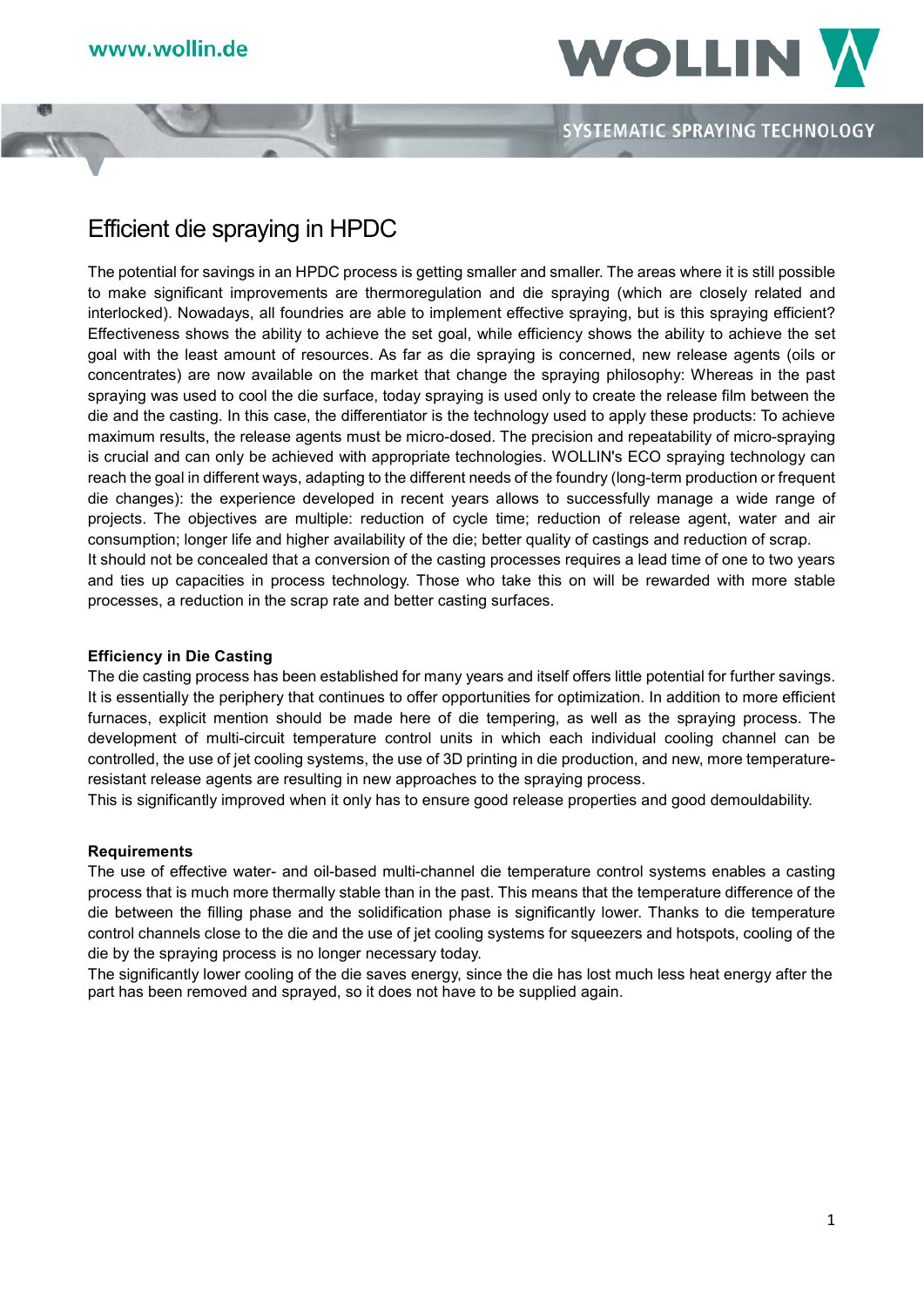

**Fig.1** – Die tempering



#### **Separating agent**

The new water- or oil-based release agents developed in recent years allow a significantly wider temperature spread of up to 400 °C. Depending on the application, wax-containing, wax-free or even wax-reduced release agents are offered. What they all have in common are very good release properties. Wax-reduced release agents additionally offer improved demoulding lubrication, as well as a significant improvement in surface quality, low machine contamination, clean surfaces and reduced scrap rates.





#### **Spray Process**

For an optimal result in micro spraying, a few things are helpful. Ideally, a spraying machine with a high payload is used, which can support a mask spraying tool adapted to the die. Separate pressure control for blowing and spraying air is also advantageous for a good result, as is a booster station for control air pressures of up to 8 bar; Wollin also offers retrofit solutions for this.

When the spraying tool is moved into the die, the two die halves are blown out at high pressure. The masking tool, which is adapted to the die and equipped with DDV nozzles, ensures uniform release agent application during spraying. Patented dosing nozzles are used for micro-spraying, which are offered with different dosing volumes so that a suitable release film is achieved for each part of the die.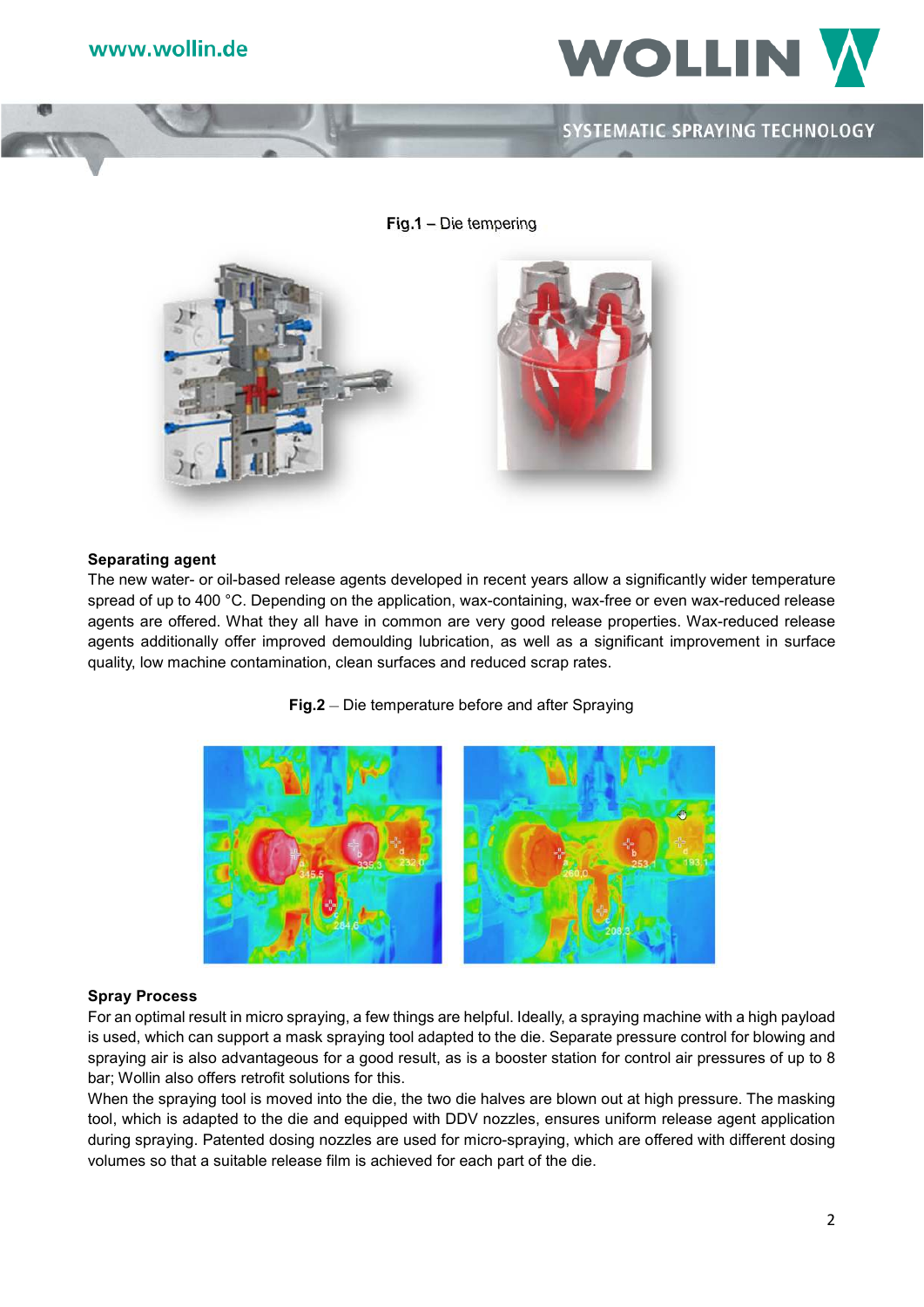

**Fig.3** – Mask spray tool



Experience shows that the release agent concentrates available on the market have excellent flow properties, so that even areas of the die that are difficult to reach receive sufficient release agent. The release agent is applied in a pulse by which the release agent in a chamber of the spray nozzle is sprayed into the die under high pressure in very fine atomized form. The air pressure must not be set too high so that the release agent is sprayed onto the die and does not evaporate without effect. Contrary to initial assumptions, ionization of the release agent and die is not only not necessary, but in many cases rather a hindrance. Due to the course of the field lines, most of the release agent is deposited in the foremost area of the die.

Due to the fine atomization of the release agent, there is practically no Leidenfrost effect with microspraying. Another advantage of applying only the amount of release agent required for the release effect is that only very small amounts of substances are measured in the air.

Afterblowing after spraying is unnecessary, since no excess water was sprayed. The formation of cracks due to thermal shock during conventional spraying is avoided, resulting in a significant extension of the die service life.

#### **Quality**

The lack of water during spraying enables a more even distribution of the release agent in the die, which contributes to a significant improvement in part quality. The surface and the microstructure become significantly more homogeneous, practically no blowholes are formed, and porosity is reduced to a minimum.

#### **Environmental aspect**

Significant savings can be achieved through the contemporary form of spraying using EcoSpray. Today, awareness of environmentally compatible and resource-saving production is greater than ever. The aluminum industry already has a major advantage here thanks to the very good recyclability of die castings. However, the classic casting process has a not inconsiderable impact on the environment, which is also reflected in the costs. These include the energy costs incurred by cooling and reheating the dies, and the enormous consumption of water and compressed air during spraying.

With microspraying, on the other hand, only very small quantities of the release agent are evaporated, no fresh water is required and, crucially, no waste water is produced. The consumption of energy-intensive compressed air is reduced enormously.

This makes the die casting process much better in terms of its climate footprint.